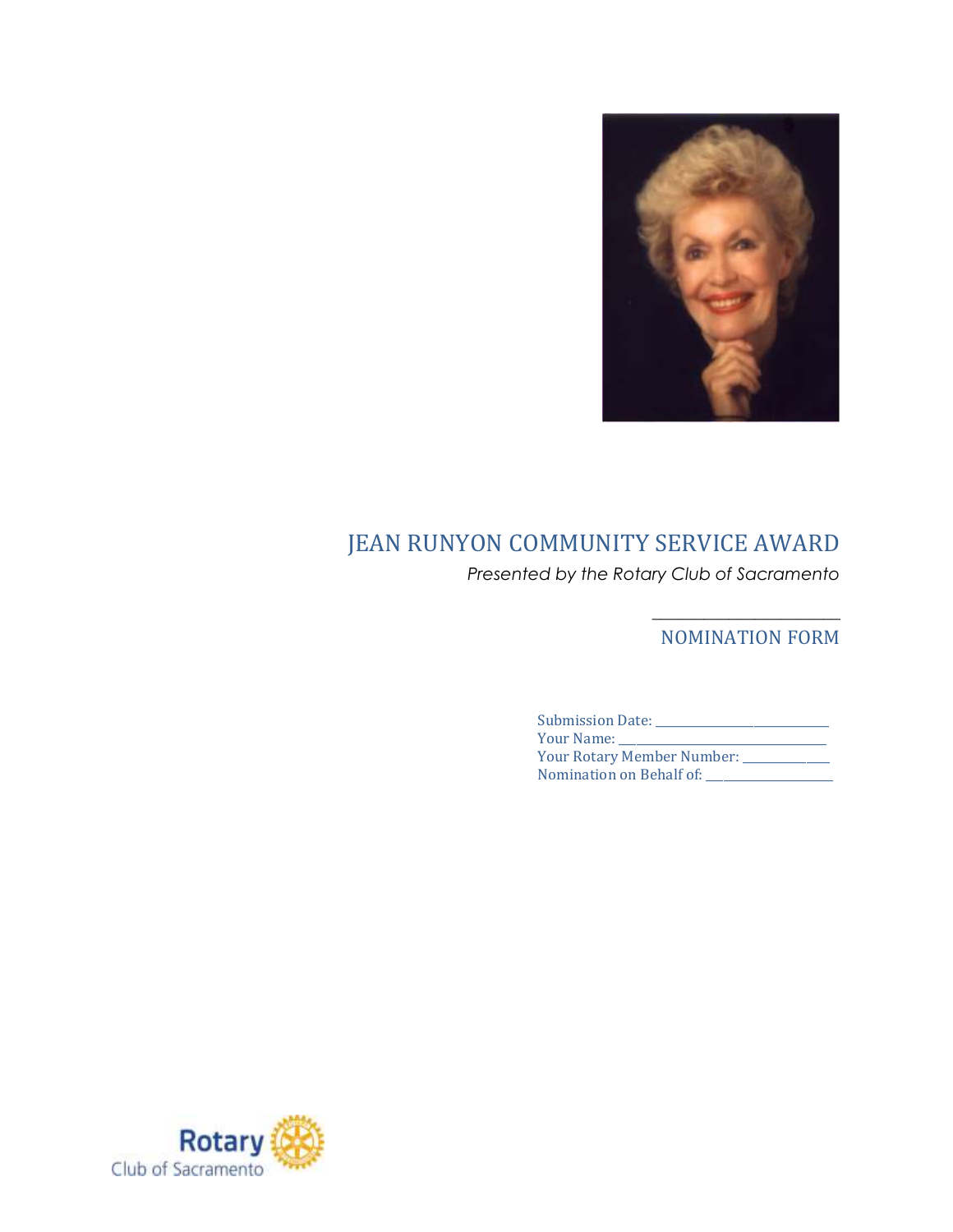## JEAN RUNYON COMMUNITY SERVICE AWARD NOMINATION

Please refer to the Nomination Process and Submission Guidelines for full details about the purpose of this award and the award criteria. Your nomination is due no later than December 1st, 2020 at 5:00pm PST and can be emailed to [Latoya@rotarysacramento.com.](mailto:latoya@rotarysacramento.com)

## NOMINEE PROFILE

In 50 words or less, please introduce your nominee. Tell us their name and a few brief demographic points to help illustrate a bit about them, their life, and their position in the community.

## NOMINEE QUALIFICATIONS

To complete the Award Criteria section, please refer to the Nomination Process and Submission Guidelines document. For each criterion below, in 150 words or less, illustrate the skills, abilities, and experiences of your nominee. Bring to life each section with concrete examples that showcase his/her competency and demonstrated leadership abilities.

| <b>Award Criteria</b>                 | <b>Nomination Narrative</b> |
|---------------------------------------|-----------------------------|
| Serves the Community                  |                             |
| <b>Blazes Trails</b>                  |                             |
| <b>Creates Opportunities</b>          |                             |
| <b>Gives Generously</b>               |                             |
| Champions Women in<br><b>Business</b> |                             |
| Jean Runyon<br>Leadership Attributes  |                             |

**FOR OFFICE USE ONLY:** Date & Time Received: \_\_\_\_\_\_\_\_\_\_\_\_\_\_\_\_\_\_\_\_\_\_\_\_\_\_\_\_\_ Received By: \_\_\_\_\_\_\_\_\_\_\_\_\_\_\_\_\_\_\_\_\_\_\_\_\_\_\_\_\_\_\_\_\_\_\_\_\_\_

Minimum Award Qualifications: Member of Rotary Club of Sacramento: Y / N In good standing: Y / N Active member: Y / N